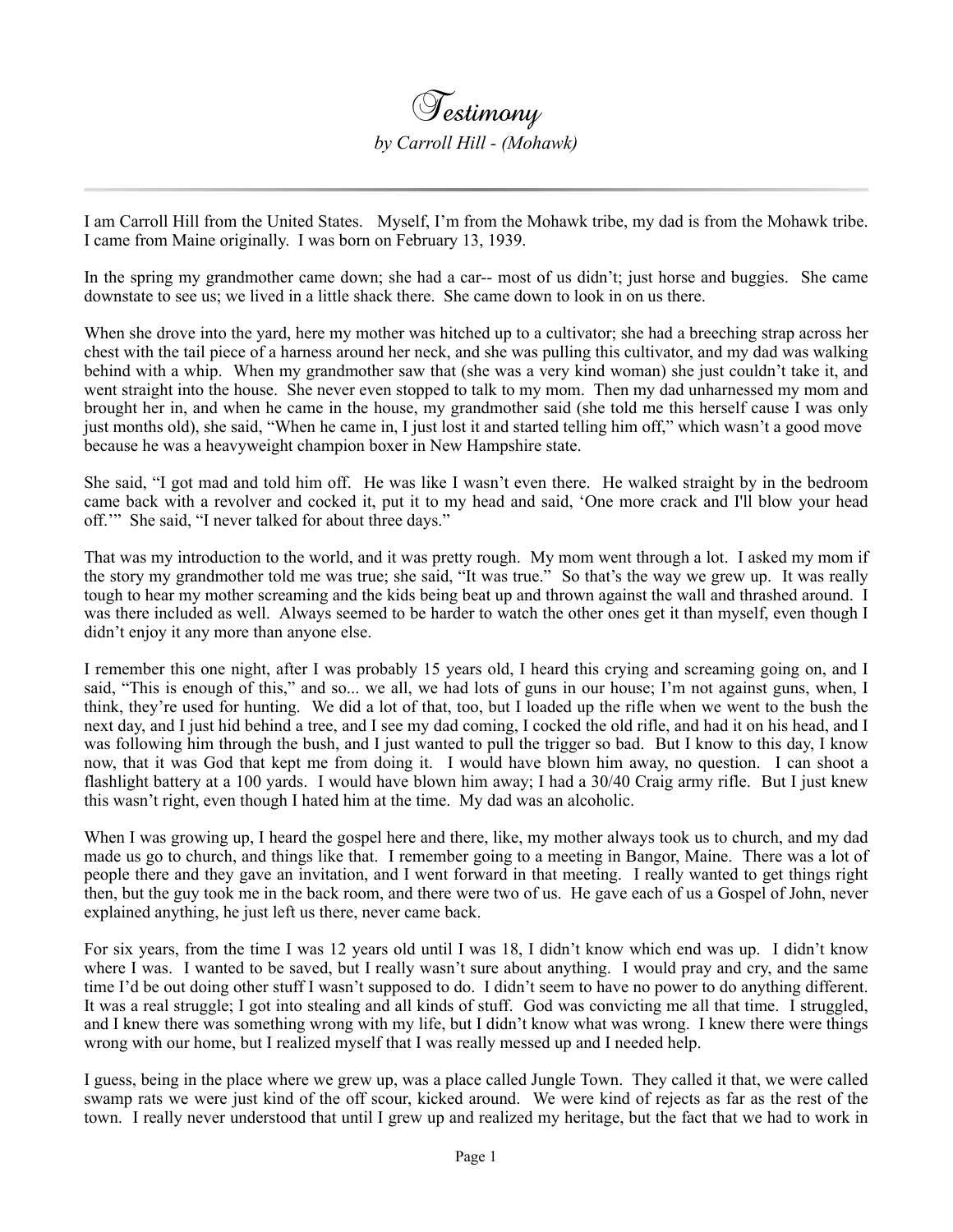the woods, that wasn't a bad thing; it was probably good. I went back later to tell my dad that I thanked him for teaching me how to work, to respect my elders, and to respect God, even though he didn't.

I had the opportunity to share the Gospel with him, too. That was many years later, but just to share my own testimony, when I became 18, that's when I realized my life was going down hill fast. We worked hard, never got paid; we just worked. We worked in the woods from early morning till late at night. My mother and my sisters worked - I had five brothers and five sisters - we all worked in the woods. At 18, I turned my heart to Christ there.

I guess the struggle I went through is, I had heard the gospel here and there, I knew I needed to be saved, but I just couldn't quite get a hold of it. In fact, I heard people say they were saved two or three times, but when I came to understand, a scripture that really got to me was in 1 John chapter 5; it talks of if we receive the witness of men, the witness of God is greater. We listen to man and we hear the news, we believe it happened, but we don't really sure; we just take it for granted. But God says we should believe Him, "for this is the witness of God which He testified of His Son. He that believeth on the Son of God hath the witness in himself, he that believeth not God hath made Him a liar because you believe not the record that God gave of His Son." That was where I had the problem. I would pray, I'd try to do it myself, but I just knew I wasn't getting anywhere.

Really, what I was doing was calling God a liar, because I wasn't believing the record He made, that He gave about His Son. John 20:31, "These are written that you might believe that Jesus is the Christ, the Son of God, and believing you might have life through His name." I'd heard that, but I didn't really come to the conclusion that I had to believe it with all my heart. Until I came to understand this, in 1 John 5:11 says "This is the record, that God hath given to us eternal life and this life is in His Son. He that hath the Son hath life and he that hath not the Son of God hath not life. These things have I written unto you that believe on the name of the Son of God that you may know that you have eternal life, that you may believe on the name of the Son of God." And when I finally got a hold of that, something inside clicked, and from that time on I had that assurance in my heart. Where it said back in verse 10, "we have the witness in our self." God opened that in my heart, that I really believed that He entered my heart that time. I had eternal life because He said so, and not because I think so or hope so, but I know He said it, He did it, Christ paid the price, I accepted that and on the base of that I have eternal life today, and I know that for sure.

I have heard more times than enough, "I used to be a Christian, one time I was a Christian, I don't understand it anymore," because that's the way I was going through, until I came to understand that being born again isn't saying being born again and again and again. When I was born again, I was born into God's family; I belong to God forever. I have eternal life. Eternal life is Christ. Jesus said that when He was praying in John 17; "This is eternal life, that they may know the only true God in Jesus Christ whom thou has sent." And so, when I received Christ, I received eternal life, and I was so happy.

We had a pastor back home and his name was Bob Dunlop, and interesting enough after all these years (I was saved 47 years ago), and he is the pastor in Rivers, not too far from us in Manitoba (wondering who is following who) and anyway, he was the one that came to our house and he came to the woods with us to visit and share with us, and he was the one I went to when I really, really wanted to get straightened out. He showed me the way and that's when I received Jesus Christ as my Savior.

From that time I never looked back. Sure, I had my struggles like anyone else, but I never, when I understood that He had given me eternal life, there was no way I wanted to go back and feed on the garbage.

I just wanted to walk with God, so that fall I went to bible school at New Brunswick Bible Institute. I was there for three years, and that's where I met my wife Kathy. Then we went to the mission field. That was interesting too. We had thought about going to different places, but the Lord led us to work with Native people, and it was interesting that we were working with Natives because I was Native. That was kind of cool.

A lot of my people are struggling; they can't seem to forgive, or can't seem to get clear of this bitterness, you know, from the past. We have to leave that behind. The only way we are ever going to amount to anything ourselves is to get away from that. People question about that too. They say, "How could God change your attitude? You seem to have such a different attitude." I say, "Only God did it," because after I got saved I had a